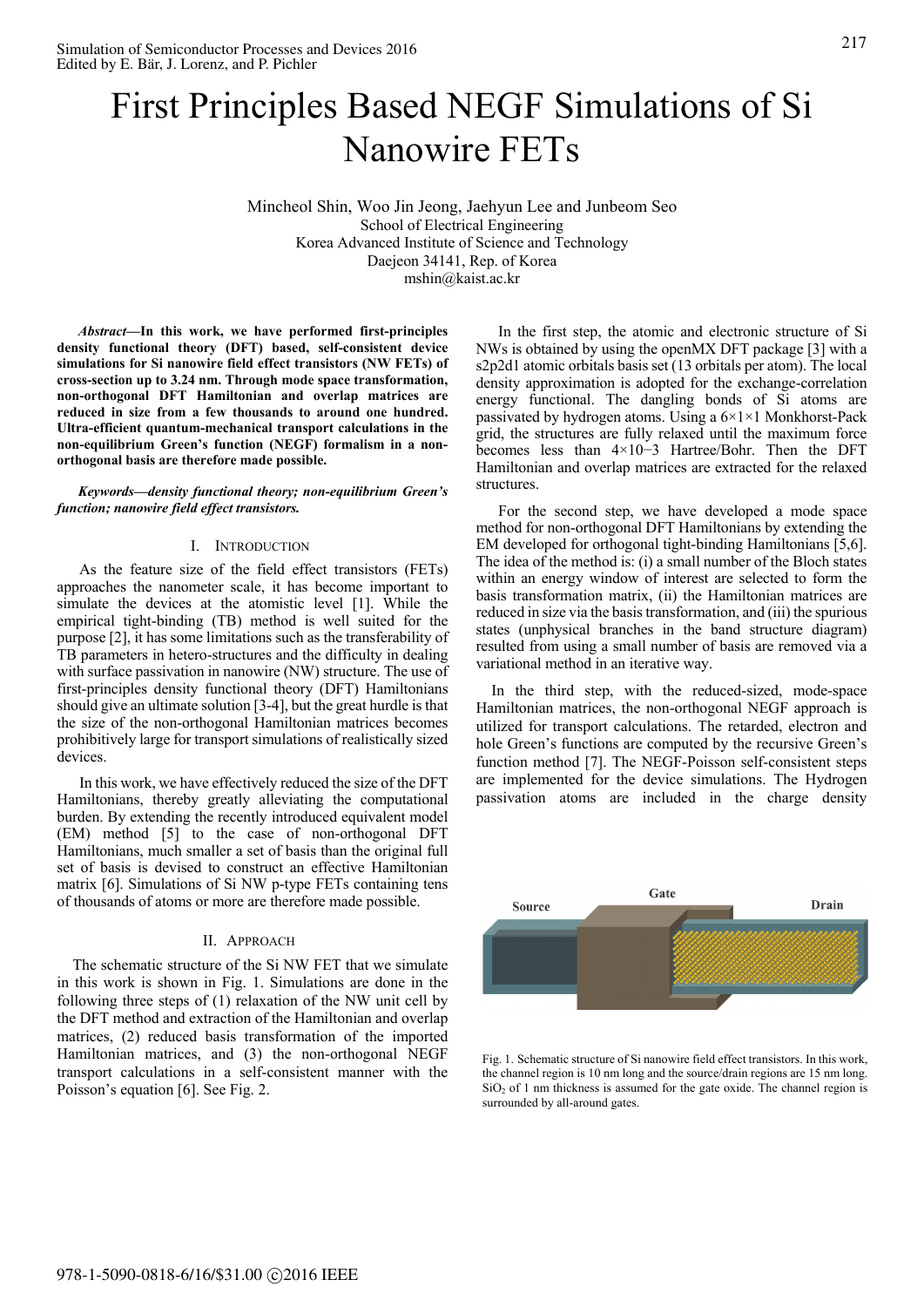

Fig. 2. Simulation steps for DFT-based NEGF transport calculations.

calculations and their electrostatic potential is assumed to be the same as that of Si atom passivated.

### III. RESULTS

In Fig. 3, the effect of the basis reduction for Si NW of 3.24 nm×3.24 nm is demonstrated. There are total 413 atoms (313 Si and 100 H atoms) in a unit cell and the size of the imported DFT Hamiltonian matrices is 5369×5369. The energy window of interest is between 1.0 eV above and 0.4 eV below the valence band edge. The number of the initial Bloch states selected is 73 which are marked by open circles in the figure. Fig. 3 (b) shows the E-k diagram at the initial stage, where many unphysical branches are shown to appear. After 11 iteration steps, all the unphysical branches in the energy window are cleared and the final E-k diagram becomes very close to that by the full-sized original DFT Hamiltonians. See Fig. 3 (c). The number of modes at the final stage is 67, which is the size of the mode space Hamiltonians used for the NEGF transport calculations.



Fig. 3. The Hamiltonian size reduction scheme is demonstrated for Si NW o f 3.24nm×3.24nm. The energy window of interest is between 1 eV above an d 0.4 eV below the valence band edge. In (a), the selected Bloch states at the initial stage are marked by open circles. Dashed lines indicate the k's that are used for the selection of the Bloch states. In (b) and  $(C)$ , the energy bands calculated by the reduced-size Hamiltonians (red dots) at the initial and final stages are shown, respectively. The energy bands calculated by the original Hamiltonians are displayed by black solid lines.

Through the successful size reduction of the imported Hamiltonian and overlap matrices, Si NW FETs are simulated very efficiently. Ballistic transport is assumed in the square Si channel of 3.24 nm width. Fig. 4 shows the transfer characteristics of the p-type device, as the energy window below the valence band edge is gradually expanded. As the window is increased, more number of the modes participate in the transport, resulting in an increase in the size of the mode space Hamiltonian as shown in Fig. 5. What is remarkable in Fig. 4 is that the energy window of 0.4 eV is sufficient because further increase of the window little affects the results, which means that only 1.2 % of the original Hamiltonian in size is needed, for all practical purposes, for transport calculations. A tremendous saving in computational resources and computing time has therefore been achieved.

The same device is simulated using the sp3s\*d5 empirical TB Hamiltonian and compared in Fig. 4, whose current-voltage characteristics turn out to be quite close to the DFT-based result. That is not surprising because the overall band structures by the two Hamiltonians are not very different when Si atoms are passivated by H atoms.



Fig. 4. The transfer characteristics of the p-type Si NW FET of 3.24 nm width.  $V_{DD} = 0.5$  V. For DFT-based calculations, the energy window of interest is taken 1.0 eV above and 'EW' below the valence band edge, where  $EW = 0.3$ , 0.4, 0.5, and 0.6 eV. In the magnified view, note that EW of 0.4 eV yields the sufficiently close result. The result by using the  $sp^3s^*d^5$  empirical TB method is also shown for comparison.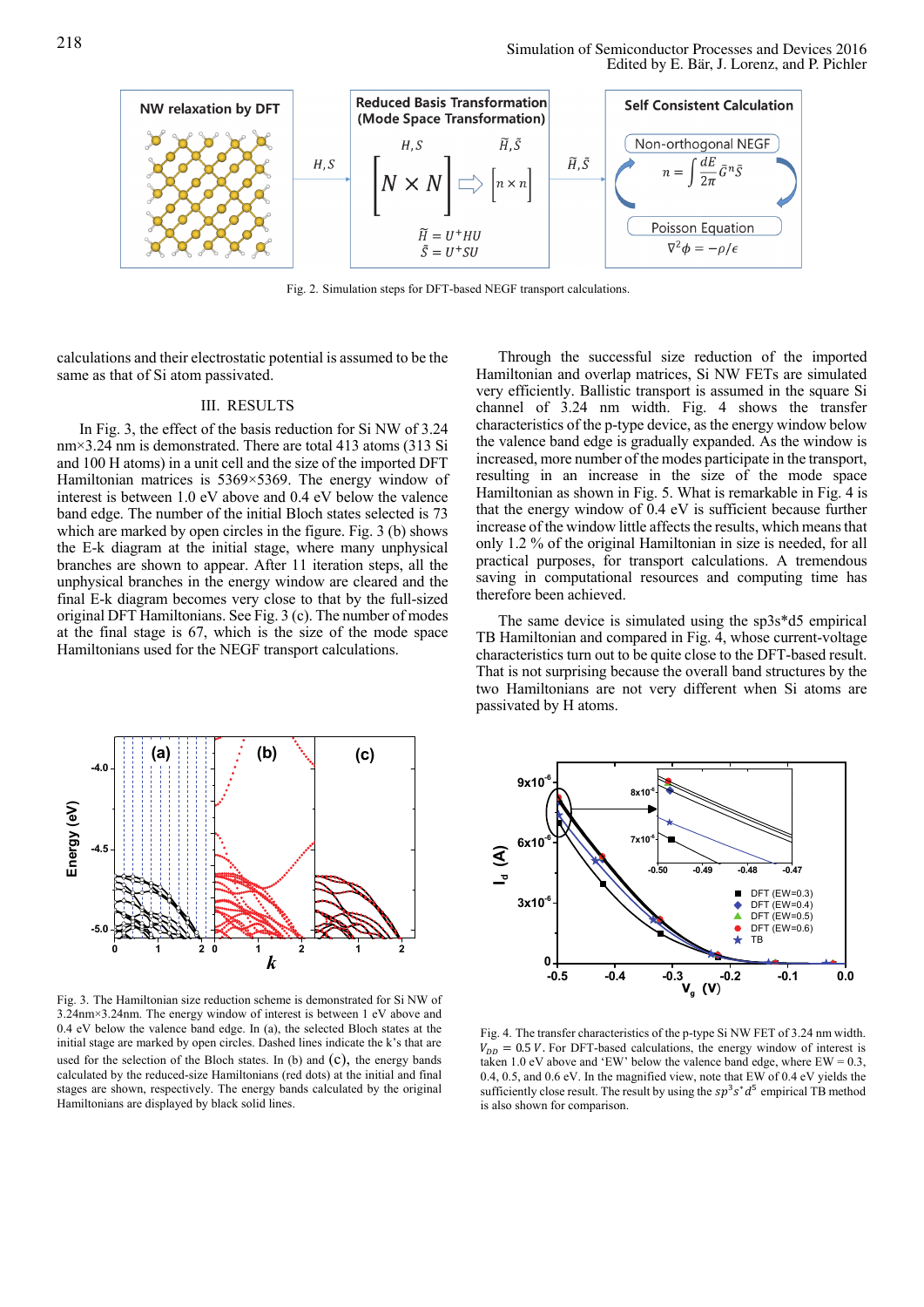| Width<br>(nm) | Energy<br>Window (eV) | Size of Reduced<br>Hamiltonian | Size of Original<br>Hamiltonian | Size-Reduction<br>Ratio (%) |
|---------------|-----------------------|--------------------------------|---------------------------------|-----------------------------|
| 3.24          | 0.2                   | 28                             | 5369                            | 0.5                         |
|               | 0.3                   | 51                             |                                 | 1.0                         |
|               | 0.4                   | 67                             |                                 | 1.2                         |
|               | 0.5                   | 89                             |                                 | 1.6                         |
|               | 0.6                   | 108                            |                                 | 2.0                         |

Fig. 5. The summary of the effect of the Hamiltonian size reduction for Si NW of 3.24 nm width, as the energy window below the valence band edge is gradually expanded. Above the valence band edge, the energy range of 1.0 eV is taken to ensure that there are no unphysical states in the band gap region.

Tremendous speed up in simulation time was achieved. For average 10 self-consistent steps per one bias point, it took less than 1h in wall time to obtain all the data points displayed in Fig. 4 (for the energy window of 0.4 eV). Compared to using the fullsize imported DFT Hamiltonians, the extent of savings in CPU time is enormous, estimated to be at least many orders of magnitude faster.

### IV. CONCLUSION

We have demonstrated that density functional theory based device simulations of Si nanowire p-type FETs having tens of thousands of atoms or more are feasible within less than 1 hour of CPU time using a small cluster computers. That was possible through successful reduced basis transformation on nonorthogonal DFT Hamiltonians. The methodology introduced in this work can be a useful platform for atomistic device simulations.

### ACKNOWLEDGMENT

This research was supported by the Pioneer Research Center Program through the National Research Foundation of Korea (NRF) funded by the Ministry of Education, Science and Technology (Grant No.NRF-2011-0027906). REFERENCES

- [1] See http://www.itrs2.net/reports.html for "The International Technology Roadmap for Semiconductors."
- [2] J. E. Fonseca, T. Kubis, M. Povolotskyi, B. Novakovic, A. Ajoy, G. Hegde, H. Ilatikhameneh, Z. Jiang, P. Sengupta, Y. Tan, and G. Klimeck, "Efficient and realistic device modeling from atomic detail to the nanoscale," J. Comput. Electron., vol. 12, no. 4, pp. 592–600, Oct. 2013.
- [3] T. Ozaki, "Variationally optimized atomic orbitals for large-scale electronic structures," Phys. Rev. B, vol. 67, no. 15, p. 155108, Apr. 2003.
- [4] W. Kohn and L. J. Sham, "Self-Consistent Equations Including Exchange and Correlation Effects," Phys. Rev., vol. 140, no. 4A, pp. A1133–A1138, Nov. 1965.
- [5] G. Mil'nikov, N. Mori, and Y. Kamakura, "Equivalent transport models in atomistic quantum wires," Phys. Rev. B, vol. 85, no. 3, p. 035317, Jan. 2012.
- [6] M. Shin, W. J. Jeong, and J. Lee, "Density functional theory based simulations of silicon nanowire field effect transistors," J. Appl. Phys., vol. 119, no. 15, p. 154505, Apr. 2016.
- [7] M. P. Anantram, M. S. Lundstrom, and D. E. Nikonov, "Modeling of Nanoscale Devices," Proc. IEEE, vol. 96, no. 9, pp. 1511–1550, Sep. 2008.